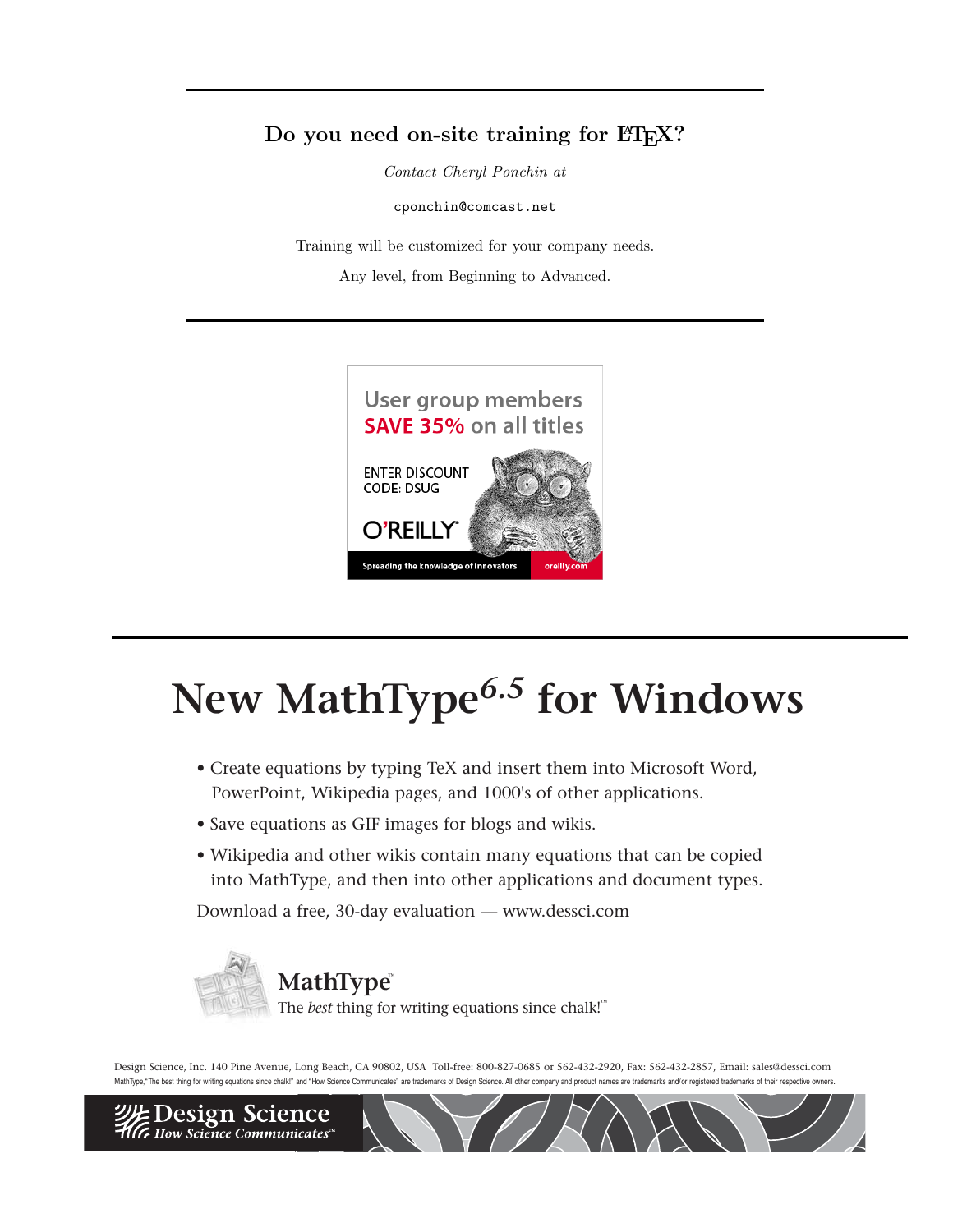

#### Scientific WorkPlace and **Scientific Word Version 5.5**

make writing, sharing, and doing mathematics easier. You compose and edit your documents directly on the screen, without having to think in a programming language. A click of a button allows you to typeset your documents in LAT<sub>E</sub>X<br>You choose to print with or without L<sup>AT</sup>EX typesetting, or<br>publish on the web. Scientific WorkPlace and Scientific Word enable both professionals and support staff to produce stunning books and articles. Also, the integrated computer algebra system in Scientific WorkPlace enables you to solve and plot equations, animate 2D and 3D plots, rotate, move, and fly through 3D plots, create 3D implicit plots, and more.

## *MacKichan*

www.mackichan.com/tug Email: info@mackichan.com Toll-free: 877-724-9673 + Fax: 360-394-6039

### **Congratulations to the TeX Users Group!**



ISBN 978-0-89579-252-5 \$29.95 plus shipping Poster available for \$12.00 plus shipping (additional for poster)

### Donald E. Knuth's *3:16 Bible Texts Illuminated*

What happens when a renowned computer scientist applies scientific methodology to studying the Bible, writes about his findings, and has persuaded some of the world's best calligraphers to illustrate the work? The result is *3:16*, a treasure which will illuminate your mind, eyes, and spirit. It is a great book to share!

### **Your source for outstanding music and more!**



 **A-R Editions, Inc. 8551 Research Way, Suite 180 Middleton, WI 53562 608-836-9000 • 800-736-0070** 

**www.areditions.com**